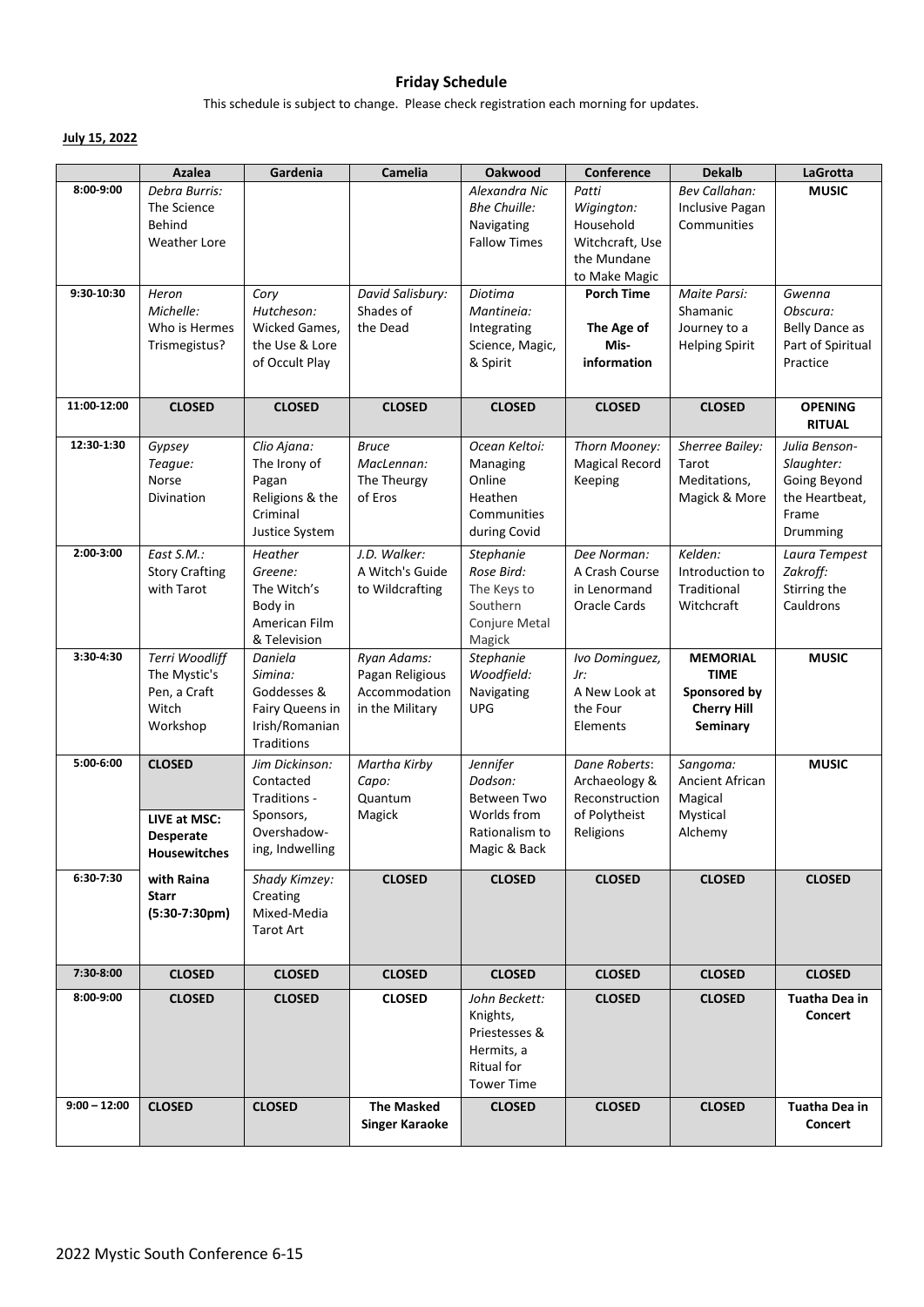#### **Saturday Schedule**

This schedule is subject to change. Please check registration each morning for updates.

### **July 16, 2022**

|                | <b>Azalea</b>                                                                         | Gardenia                                                                                               | Camelia                                                                            | Oakwood                                                                            | <b>Conference</b>                                                                            | <b>Dekalb</b>                                                                                   | <b>LaGrotta</b>                                                                                      |
|----------------|---------------------------------------------------------------------------------------|--------------------------------------------------------------------------------------------------------|------------------------------------------------------------------------------------|------------------------------------------------------------------------------------|----------------------------------------------------------------------------------------------|-------------------------------------------------------------------------------------------------|------------------------------------------------------------------------------------------------------|
| 8:00-9:00      | Teresa Wilson:<br>Womb<br>Wounds,<br><b>Releasing Grief</b><br>for Unborn<br>Souls \$ | Cory<br>Hutcheson:<br>Junk Drawer<br>Magic                                                             | Lisa Maddry:<br>How to Create<br>Powerful Tarot<br>Spells                          |                                                                                    | Llevin:<br>Gathering<br>Spirits, Magical<br>Interaction<br>with Sublunary<br><b>Entities</b> | Atalanta<br>Moonfire:<br>Throwing the<br><b>Bones</b>                                           | <b>MUSIC</b>                                                                                         |
| 9:30-10:30     | Kate<br>Stockman:<br>Exploring the<br>Solar Feminine<br>& Her Roles<br>Today          | Clio Ajana:<br>Navigating<br>Academia &<br>Religion from a<br>Pagan<br>Perspective                     | Janine Nelson:<br>The Magick of<br>Salt                                            | Miss Nikki:<br>Tools Used to<br>Communicate<br>with Your<br>Ancestors              | David<br>Salisbury:<br>The Iron<br>Pentacle                                                  | <b>Porch Time</b><br>Pilgrimmages                                                               | Stephanie<br>Rose Bird:<br>In the Element,<br>a Water Ritual                                         |
| 11:00-12:00    | Patti<br>Wigington:<br>Spiritual<br>Decluttering                                      | John<br>Opsopaus:<br>Secret Texts of<br>Hellenic<br>Neopaganism                                        | Dodie Graham<br>McKay:<br>Everyday Earth<br>Magic                                  | Heron<br>Michelle:<br>Elemental<br>Witchcraft & a<br>New Witch's<br>Jewel of Power | Thorn Mooney:<br>Advancing the<br>Witch's Path                                               |                                                                                                 | <b>MUSIC</b>                                                                                         |
| 12:30-1:30     | Ivy Laine:<br>Dark Goddess<br>Poppets                                                 | Manny Tejeda<br>y Moreno:<br>A Comparison<br>of Environ-<br>mental<br>Citizenship<br><b>Behaviours</b> | Phoenix LeFae:<br>Being a Spiritual<br>Rebel                                       | John Beckett:<br>Being a Pagan<br>Monk in an<br>Instagram<br>World                 | Ocean Keltoi:<br>Latent<br>Christianity                                                      | Opal Luna:<br><b>Fiber Magick</b><br>Crochet                                                    | Terri Woodliff:<br>Earth Dance,<br>Improv. Circle<br>Movements to<br><b>Bring People</b><br>Together |
| 2:00-3:00      | Jamie<br>Waggoner:<br>Art Journaling<br>as Magical<br>Praxis                          | S. Belden:<br>Experiences of<br>Students &<br>Teachers of<br>Earth-Based<br>Faiths                     | Madolyn Locke:<br>Unleash Your<br>Inner Artist                                     | Kat Neff &<br>Markus<br>Ironwood:<br>Llewelyn<br>Publishing<br>Panel               | Stephanie<br>Rose Bird:<br>Hants in<br>Lore & Life                                           | Deborah<br>Burris:<br>Crafting is<br>Resistance,<br>Past, Present,<br>Future                    | <b>MUSIC</b>                                                                                         |
| 3:30-4:30      | Julia Benson<br>Slaughter:<br>Make & Take a<br>Talisman<br>Bracelet \$                | Ocean Keltoi:<br>Hel Worship in<br>Modern<br>Tradition                                                 | Velān Sanat<br>Kumara:<br>Pharmakeia,<br>A History of<br>Drug-Sorcery              | Kaycee:<br>The Spider &<br>The Spiral,<br>Untangling the<br>Web through<br>Ritual  | Laura Tempest<br>Zakroff:<br>Exploring the<br>Anatomy of a<br>Witch                          | Holli Emore &<br>Candace Kant:<br>Dedicated to<br>the Eye of Ra, a<br>Discussion on<br>Devotion | <b>MUSIC</b>                                                                                         |
| 5:00-6:00      | Daniela<br>Simina:<br><b>Plant Energy</b><br>Medicine &<br>Spiritual<br>Herbalism     | Moonraven<br>luvantius:<br>Witchcraft &<br>Sorcery in the<br><b>Balkan Regions</b>                     | Serendipity<br>Wyrd:<br>Awakening the<br>Mysteries of the<br>Runes                 | Diotima<br>Mantineia:<br>Getting to the<br>Heart of an<br>Astrology<br>Chart       | J.D. Walker:<br>Searching for<br>the Universe<br><b>Tree</b>                                 | <b>MEMORIAL</b><br><b>TIME</b><br>Sponsored by<br><b>Cherry Hill</b><br>Seminary                | <b>MUSIC</b>                                                                                         |
| 6:30-7:30      | <b>CLOSED</b>                                                                         | <b>CLOSED</b>                                                                                          | <b>CLOSED</b>                                                                      | <b>CLOSED</b>                                                                      | <b>CLOSED</b>                                                                                | <b>CLOSED</b>                                                                                   | <b>CLOSED</b>                                                                                        |
| 7:45-9:00      | <b>CLOSED</b>                                                                         | <b>CLOSED</b>                                                                                          | Potomac<br>Ondvegisulur<br>Seidr Guild:<br>Oracular Spae<br>Rite to Seek<br>Wisdom | Jason Mankey:<br>The Gifts of the<br>Witch-Father,<br>a Ritual                     | <b>CLOSED</b>                                                                                | <b>CLOSED</b>                                                                                   | <b>CLOSED</b>                                                                                        |
| 8:00-9:00      | <b>CLOSED</b>                                                                         | <b>CLOSED</b>                                                                                          | <b>CLOSED</b>                                                                      | <b>CLOSED</b>                                                                      | <b>CLOSED</b>                                                                                | <b>CLOSED</b>                                                                                   | <b>PHOENIX BALL</b>                                                                                  |
| $9:00 - 12:00$ | <b>CLOSED</b>                                                                         | <b>CLOSED</b>                                                                                          | <b>CLOSED</b>                                                                      | <b>TUATHA DE:</b><br><b>PJ DRUMMING</b>                                            | <b>CLOSED</b>                                                                                | <b>CLOSED</b>                                                                                   | <b>PHOENIX BALL</b>                                                                                  |